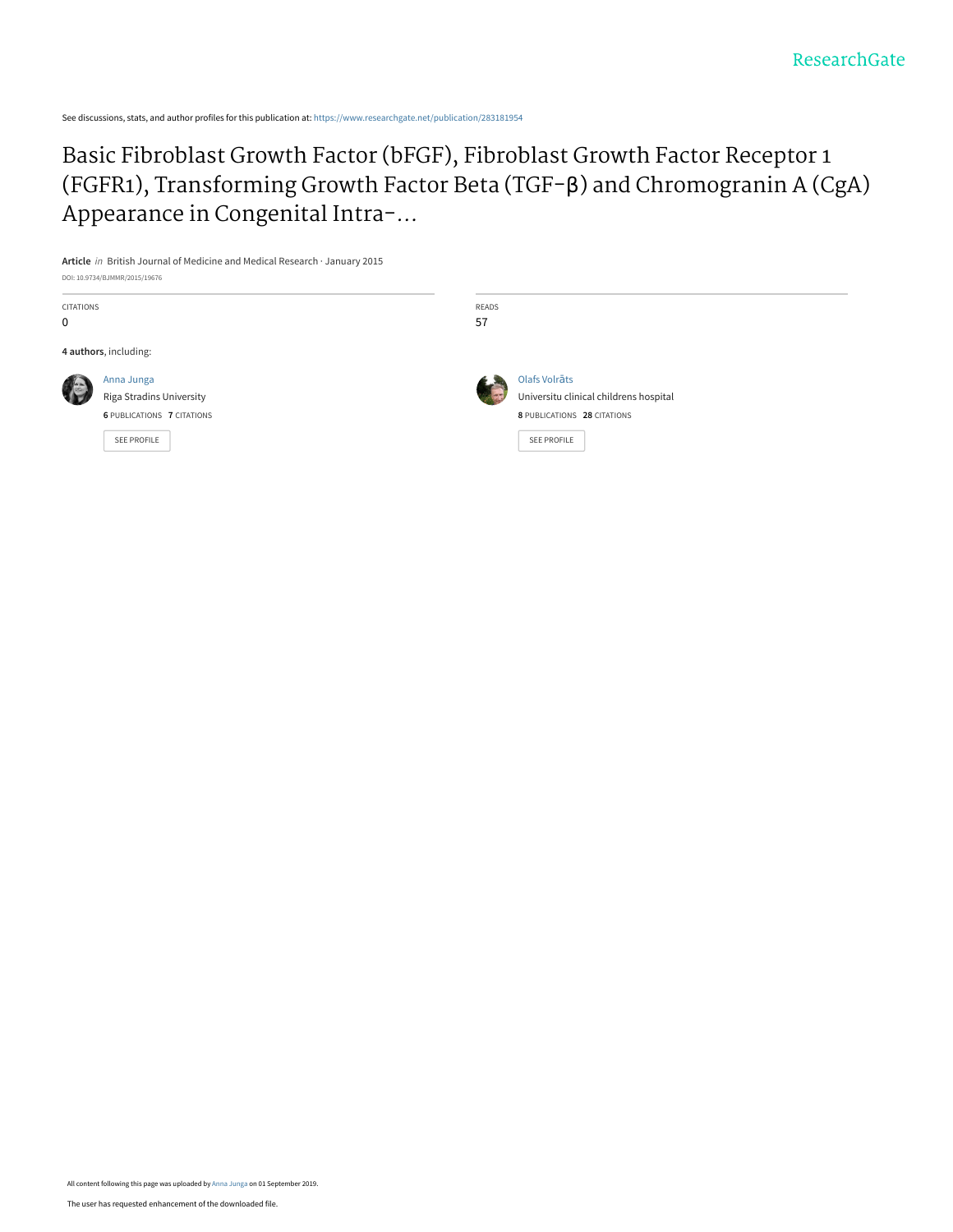

**British Journal of Medicine & Medical Research 10(11): 1-9, 2015, Article no.BJMMR.19676 ISSN: 2231-0614** 

> **SCIENCEDOMAIN international**  www.sciencedomain.org

# **Basic Fibroblast Growth Factor (bFGF), Fibroblast Growth Factor Receptor 1 (FGFR1), Transforming Growth Factor Beta (TGF-β) and Chromogranin A (CgA) Appearance in Congenital Intra-abdominal Adhesions in Children under One Year of Age**

## **Anna Augule1\*, Māra Pilmane<sup>1</sup> , Zane Ābola<sup>2</sup> and Olafs Volrāts<sup>2</sup>**

1 Institute of Anatomy and Anthropology, R*ī*ga Stradi*ņ*š University, Kronvalda bulv 9, Riga, LV-1010, Latvia.

<sup>2</sup>Department of Children Surgery, R*ī*ga Stradi*ņ*š University, Latvia.

## **Authors' contributions**

This work was carried out in collaboration between all authors. Author AA managed the literature searches, performed the immunohistochemical and statistical analysis and wrote the first draft of the manuscript. Author MP designed the study and wrote the protocol. Authors ZA and OV managed the analyses of the study. All authors read and approved the final manuscript.

## **Article Information**

DOI: 10.9734/BJMMR/2015/19676 Editor(s): (1) Ricardo Forastiero, Professor of Physiology and Internal Medicine, Haematology, Favaloro University, Argentina. Reviewers: (1) Anonymous, Instituto Alergoimuno de Americana, Brazil. (2) Anonymous, Medical University, Lublin, Poland. (3) Anonymous, University of Padova, Italy. Complete Peer review History: http://sciencedomain.org/review-history/11329

> **Received 23rd June 2015 Accepted 13th August 2015 Published 9th September 2015**

**Short Research Article**

## **ABSTRACT**

**Aim:** Of this work was to determine dispersion of TGF-b, fibrosis modulating factor (bFGF and FGR1) and granule marker chromogranin A in case of intra-abdominal adhesion which could be essential factors in disease pathogenesis. Thus than could be used as possible biomarker. **Study Design: Observational study.** 

**Place of Study:** Institute of Anatomy and Anthropology and Department of Children Surgery, Rīga Stradiņš University.

\_\_\_\_\_\_\_\_\_\_\_\_\_\_\_\_\_\_\_\_\_\_\_\_\_\_\_\_\_\_\_\_\_\_\_\_\_\_\_\_\_\_\_\_\_\_\_\_\_\_\_\_\_\_\_\_\_\_\_\_\_\_\_\_\_\_\_\_\_\_\_\_\_\_\_\_\_\_\_\_\_\_\_\_\_\_\_\_\_\_\_\_\_\_\_\_\_\_\_\_\_

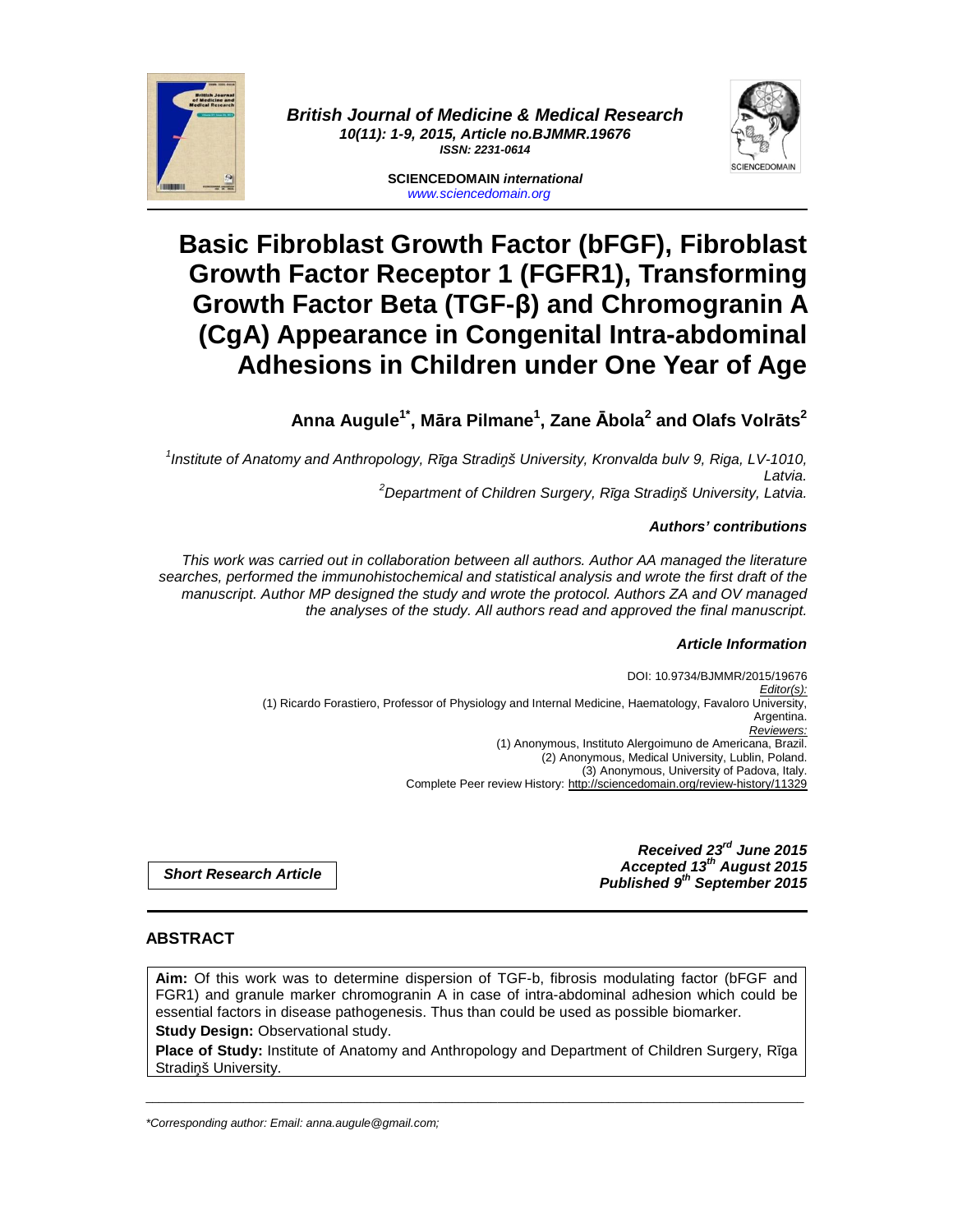**Materials and Methods:** The specimens used for research were obtained from 50 patients aged 1 to 292 days. They underwent abdominal surgery due to obstructive gut malrotation and several additional pathologies. Tissues were processed for bFGF, FGFR1, TGF-β and CgA by means of biotin-streptavidin immunohistochemistry.

**Results:** In adhesion tissue bFGF positive connective tissue cells varied from a few to an abundant amount, but in 15 specimens no positive structure was observed. Few connective tissue fibers and moderate to numerous fibroblasts and macrophages contained FGFR1. A moderate number of TGF-β positive connective tissue fibers were observed. Some specimens also contained positive fibroblasts, macrophages and endotheliocytes. Few connective tissue cells contained CgA. A moderate correlation was observed between bFGF and FGFR1 (Spearman's rank correlation coefficient = .500,  $P < .001$ ) as well as between bFGF and CgA (Spearman's rank correlation coefficient =  $.311, P = .03$ ).

**Conclusions:** The connection between the less distinct bFGF and more prominent FGFR1 proves the compensatory stimulation of receptors as a response on the lack of the same factor in case of adhesion disease. Persisting appearance of TGF-β positive structures in congenital adhesions indicates the continuing growth/regeneration potential of loose connective tissue. Positive CgA structures indicate the involvement of the neuroendocrine system in case of adhesion disease.

Keywords: Children; adhesions; growth factors; Immunohistochemistry.

#### **1. INTRODUCTION**

Intestinal obstruction is one of the most common emergencies in pediatric surgery. Recent estimates place the incidence at 1 of 2000 live births [1]. Adhesive intestinal obstruction occurs, when pathologic bands are formed between the peritoneum, the small and large intestine, the abdominal wall and other intraabdominal organs [2]. Typically adhesions occur after intraabdominal surgery and peritonitis (regarded the most common complication after abdominal surgery [3,4], but rarely can also be congenital in their origin [5,6].

Congenital intra-abdominal adhesions occur due to disruption of the normal embryologic development [7]. During normal abdominal development, the 3 divisions of the GI tract (foregut, midgut, hindgut) herniate out from the abdominal cavity, where they then undergo a 270º counterclockwise rotation around the superior mesenteric vessels. Following this rotation, the bowels return to the abdominal cavity, with fixation of the duodenojejunal loop to the left of the midline and the cecum in the right lower quadrant [8,9]. Interruption of typical intestinal rotation and fixation during fetal development can occur in a wide range of locations [9].

As the embryonic development is tightly regulated by the complex interaction of several morphogenetic factors, which determine and modulate tissue growth. Degeneration, innervation, angiogenesis and fibrosis, fibrosis modulating factors may also play a role in the development of congenital intestinal adhesions. bFGF displays mitogenic, migratory, and morphogenic functions. It is also known to play a role in organ development, organ regeneration, and wound healing [10]. It can stimulate smooth muscle proliferation [11] and influence the adhesion characteristics of osteoblasts [12]. bFGF is a potent angiogenic factor and endothelial cell mitogen. Although bFGF levels are increased in chronically inflamed tissue, but its role in inflammation is unclear [13]. Increased levels of bFGF are found in body fluids of patients carrying large tumor burdens, which may allow the tumor to stimulate blood vessel ingrowth [14].

FGFs execute their biological actions by binding, dimerizing and activating cell surface FGF receptors [15]. bFGF activates FGFR1 in cooperation with heparin or heparin sulfate proteoglycan to induce its pleiotropic effects in different tissues and organs [16]. The FGF/FGFR system has been implicated in a variety of physiological and pathological conditions. This includes embryonic development, tissue growth and remodeling, inflammation, tumor growth, and vascularization. FGF/FGFR signaling plays important functions in mesoderm formation and development [17]. FGFR1 activation by bFGF promotes catabolism and impedes anabolism [18].

The results of several research works indicate the possible role of a increased TGF-β production in the etiology of adhesions [19,20].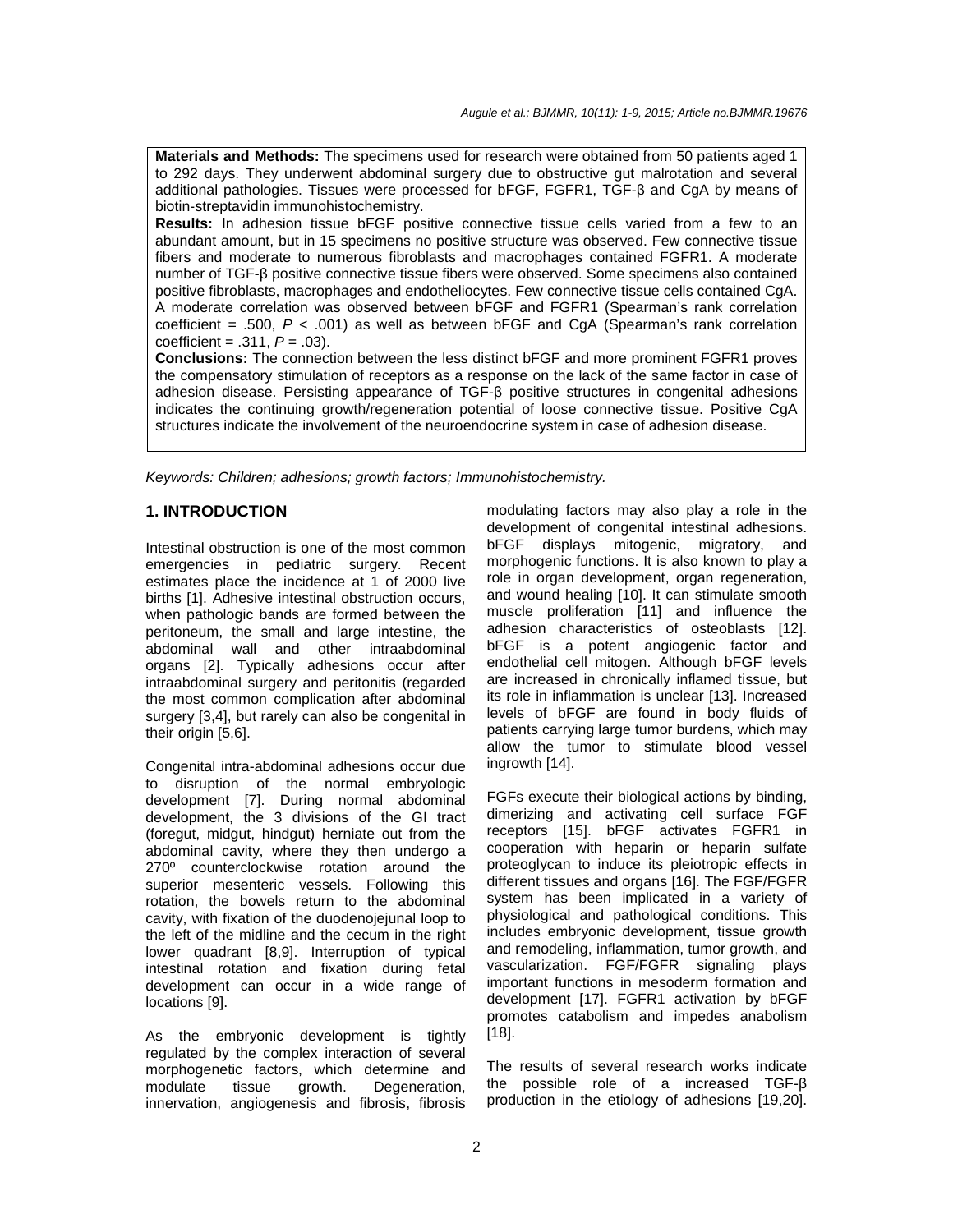TGF-β is a member of a family of dimeric polypeptide growth factors that includes bone morphogenic proteins and activins. TGF-β regulates the proliferation and differentiation of cells, embryonic development, wound healing, and angiogenesis. Increases or decreases in the production of TGF-β have been linked to numerous disease states, including atherosclerosis and fibrotic disease [21]. Increased TGF-β production is associated with adhesion development [22]. Fibroblasts obtained from adhesions produce greater amounts of TGF-β and extracellular matrix molecules than normal fibroblasts isolated from normal peritoneum [23]. TGF-β stimulates fibroblasts and other cells to produce extracellular-matrix proteins and cell-adhesion proteins (collagen, fibronectin, integrins). In the same time it decreases the production of enzymes that degrade the extracellular matrix (collagenase, heparinase, stromelysin). This increases the production of proteins that inhibit enzymes that degrade the extracellular matrix (plasminogenactivator inhibitor type 1, tissue inhibitor of metalloprotease) [21].

CgA is an acidic glycoprotein belonging to a family of regulated secretory proteins. It is stored in the dense core granules of the adrenal medulla and in many other neuroendocrine cells and neurons [24]. It is known that it acts as a precursor of many biologically active peptides generated by cleavage at specific sites [25]. It is the major soluble protein co-stored and coreleased with catecholamines. CgA can function as a pro-hormone by giving rise to several bioactive peptides [26]. This protein is produced, in certain conditions also by cardiomyocytes, keratinocytes and granulocytes. Increased levels of circulating CgA have been detected in patients with cancer, heart failure, hypertension, atrophic gastritis, renal failure, giant cell artheritis,<br>rheumatoid arthritis, sepsis and other rheumatoid arthritis, sepsis and inflammatory diseases [27].

Therefore, we suggest that bFGF, FGFR1, TGFβ and CgA could be of importance in the pathogenesis of adhesions and should be explored as possible biomarkers.

## **2. MATERIALS AND METHODS**

The specimens used for research were obtained from 50 patients (23 males, 27 females) aged 1 to 292 days (Table 1) who underwent abdominal surgery. This was due to obstructive gut malrotation and several additional pathologies. These specimens are the property of the Institute for Anatomy and Anthropology of Rīga Stradiņš University.

The tissue fragments were fixed for 24 hours in a mixture consisting of 2% formaldehyde and 0.2% picric acid in 0.1- M phosphate buffer (pH 7.2). These were then washed for 12 hours in phosphate buffer (pH 7) containing 10% sucrose. Then tissues were embedded in paraffin and the blocks of paraffinized tissues were sectioned into slides 6-7 µm in thickness by means of a microtome.

## **2.1 Immunohistochemical Analysis**

Immunohistochemistry (IMH): bFGF (anti-bFGF, working dilution 1:200, Abcam, England), FGFR1 (anti-FGFR1, working dilution 1:100, Abcam, England), TGF-β (anti-TGF-β, working dilution 1:100, Santa Cruz, USA), CgA (anti-CgA, working dilution 1:100, Invitrogen, England) were used by biotin – streptavidin IMH [28].

Adhesion tissue tissue was deparaffinized and washed in alcohol and water, then washed for 10 minutes in wash buffer (Tris-buffered saline) and put for 5 minutes in EDTA boiling buffer in microwave. When the samples had cooled down, they were washed twice for 5 minutes in wash buffer. To decrease background staining normal blocking serum for 20 minutes was used. All tissue samples were incubated with primary antibodies for 1 hour. Further, washing for 10 minutes in wash buffer and incubation for 30 minutes with LSAB+LINK with biotin related secondary antibodies (code K1015, DakoCytomation, Denmark) was performed. Another washing for 5 minutes in wash buffer was performed. The specimens were incubated for 25 minutes with LSAB+LINK with enzyme peroxidase labeled streptavidine (code K0690, DakoCytomation, Denmark). It was followed by 5 minutes washing in wash buffer and 10 minutes processing with DAB substrate-chromogen system (code K3468, DakoCytomation, Denmark) to obtain positive structure staining in brown colour. Samples were then rinsed in running water and stained with hematoxylin.

Findings were evaluated using Leica DC 300F camera and image processing and analysis software Image Pro Plus.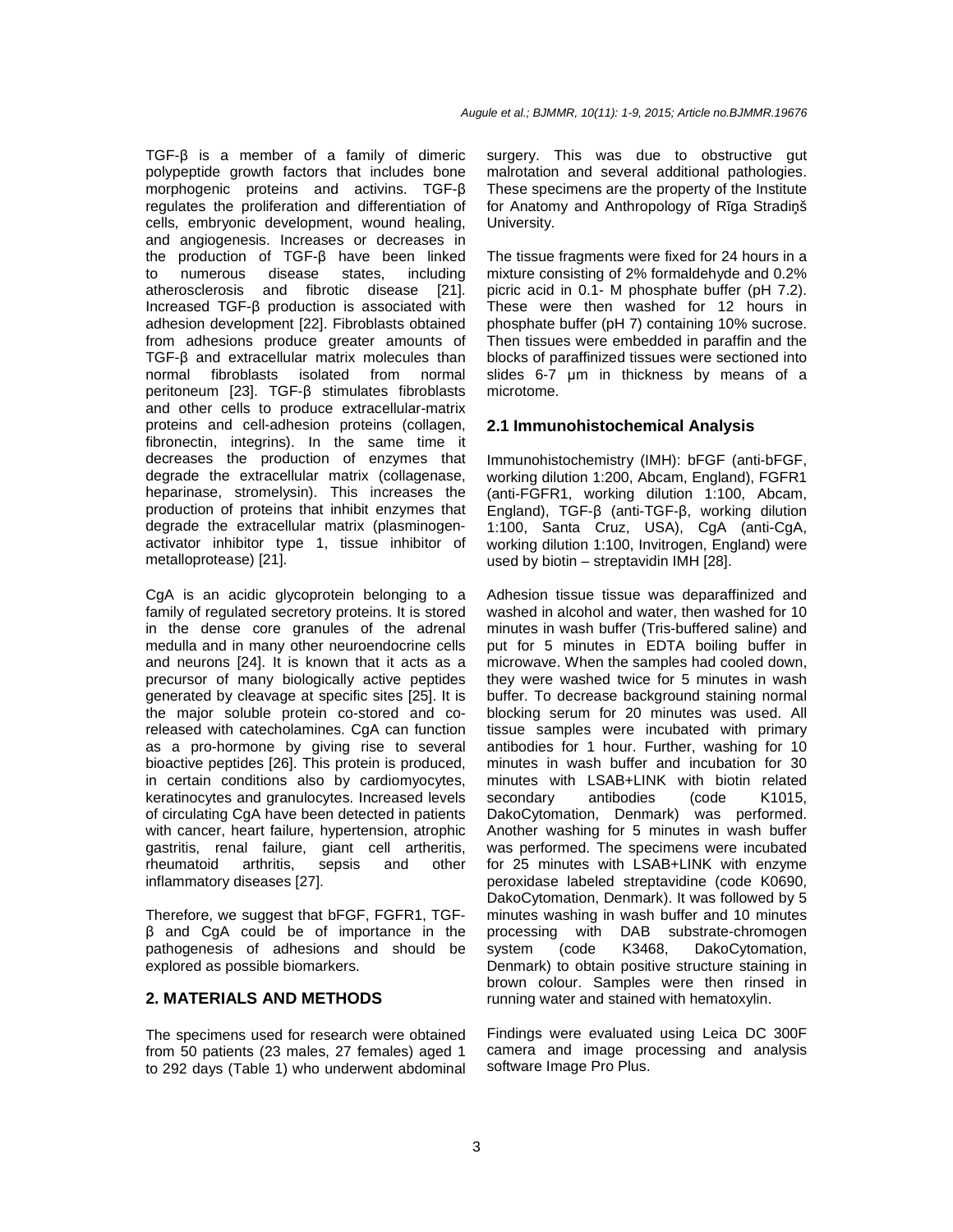| <b>Table 1. Patient information</b> |  |
|-------------------------------------|--|
|-------------------------------------|--|

|    | Gender | ∽<br>(days)<br>Age      | Location |    | Gender | (days)<br>Age | Location   |    | Gender | (days)<br>Age | Location |
|----|--------|-------------------------|----------|----|--------|---------------|------------|----|--------|---------------|----------|
| 1  | M      | 0                       | SI       | 18 | F      | 4             | SI         | 35 | M      | 56            | SI       |
| 2  | F      | 0                       | D        | 19 | F      | 9             | D          | 36 | F      | 56            | SI       |
| 3  | F      | $\mathbf 0$             | LВ       | 20 | F      | 9             | D          | 37 | F      | 62            | D        |
| 4  | M      | 1                       | SI       | 21 | F      | 9             | <b>AAW</b> | 38 | M      | 67            | SI       |
| 5  | F      | 1                       | LB       | 22 | M      | 9             | LВ         | 39 | F      | 71            | SI       |
| 6  | M      | 1                       | SI       | 23 | М      | 14            | SI         | 40 | F      | 94            | SI       |
| 7  | F      | 1                       | LB       | 24 | М      | 15            | LВ         | 41 | F      | 100           | SI       |
| 8  | F      | 1                       | D        | 25 | F      | 15            | LВ         | 42 | M      | 103           | D        |
| 9  | M      | 1                       | AAW      | 26 | F      | 19            | SI         | 43 | M      | 108           | DI       |
| 10 | M      | $\overline{\mathbf{c}}$ | SI       | 27 | F      | 26            | LВ         | 44 | M      | 129           | DI       |
| 11 | M      | $\overline{\mathbf{c}}$ | SI       | 28 | M      | 28            | DI         | 45 | F      | 130           | D        |
| 12 | M      | $\overline{c}$          | D        | 29 | F      | 30            | SI         | 46 | F      | 134           | SI       |
| 13 | M      | $\mathbf 2$             | LB       | 30 | F      | 36            | SI         | 47 | F      | 151           | SI       |
| 14 | M      | $\overline{\mathbf{c}}$ | SI       | 31 | M      | 39            | D          | 48 | F      | 185           | SI       |
| 15 | М      | 3                       | LB       | 32 | F      | 41            | LВ         | 49 | М      | 210           | DI       |
| 16 | M      | $\overline{4}$          | D        | 33 | M      | 48            | LВ         | 50 | F      | 292           | SI       |
| 17 | F      | 4                       | LB       | 34 | F      | 51            | LВ         |    |        |               |          |

Abbreviations: SI – small intestine, DI – distal ileum, D – duodenum, LB – Ladd's band, AAW – anterior abdominal wall;  $m$  – male,  $f$  – female

For quantification of structures, the semiquantitative counting method was used. The designations were as follows:

- 0, no positive structures found in the visual field;
- $0/+$ , occasionally marked structures in the visual field;
- +, a few positive structures in the visual field;
- +/++ few to moderate positive structures in the visual field;
- ++, a moderate number of marked structures in the visual field;
- ++/+++, moderate to numerous number of positive structures in the visual field;
- +++, a numerous number of marked structures in the visual field;
- ++++, abundance of marked structures found in the visual field [29].

## **2.2 Data Analysis**

For data storing and processing the Microsoft Office Excel 2010 was used. Data analysis was conducted using Statistical Package for the Social Sciences (SPSS) program version 20.0. Spearman's correlation test (rs) was used to evaluate correlation in between growth factors.

Correlation was considered as weak if value rs was  $0 - 0.3$ , moderate, if value rs was  $0.31 -$ 0.69 and strong if value rs was  $0.7 - 1$ . Twotailed  $P$  values of <.05 were considered as statistically significant.

#### **3. RESULTS**

bFGF was seen exclusively in fibroblasts and macrophages (Fig. 1A). In four cases the number of marked cells was abundant  $(++++)$ , in five cases numerous (+++), but in two cases moderate to numerous (++/+++). Eleven specimens showed a moderate (++) number of bFGF positive cells. Two specimens showed few to moderate (+/++) bFGF positive cells, seven – few (+) positive cells. A positive reaction to bFGF was rarely seen for endotheliocytes and connective tissue fibers. Occasional  $(0/+)$ positive fibroblasts and macrophages were observed in four cases. 15 specimens didn't contain any bFGF containing structures (Table 2).

A positive reaction for FGFR1 was observed in fibroblasts, macrophages and connective tissue fibers. Rarely seen were FGFR1 positive endotheliocytes. A numerous (+++) number of FGFR1 positive fibroblasts and macrophages were observed in five cases (Fig. 1B). In another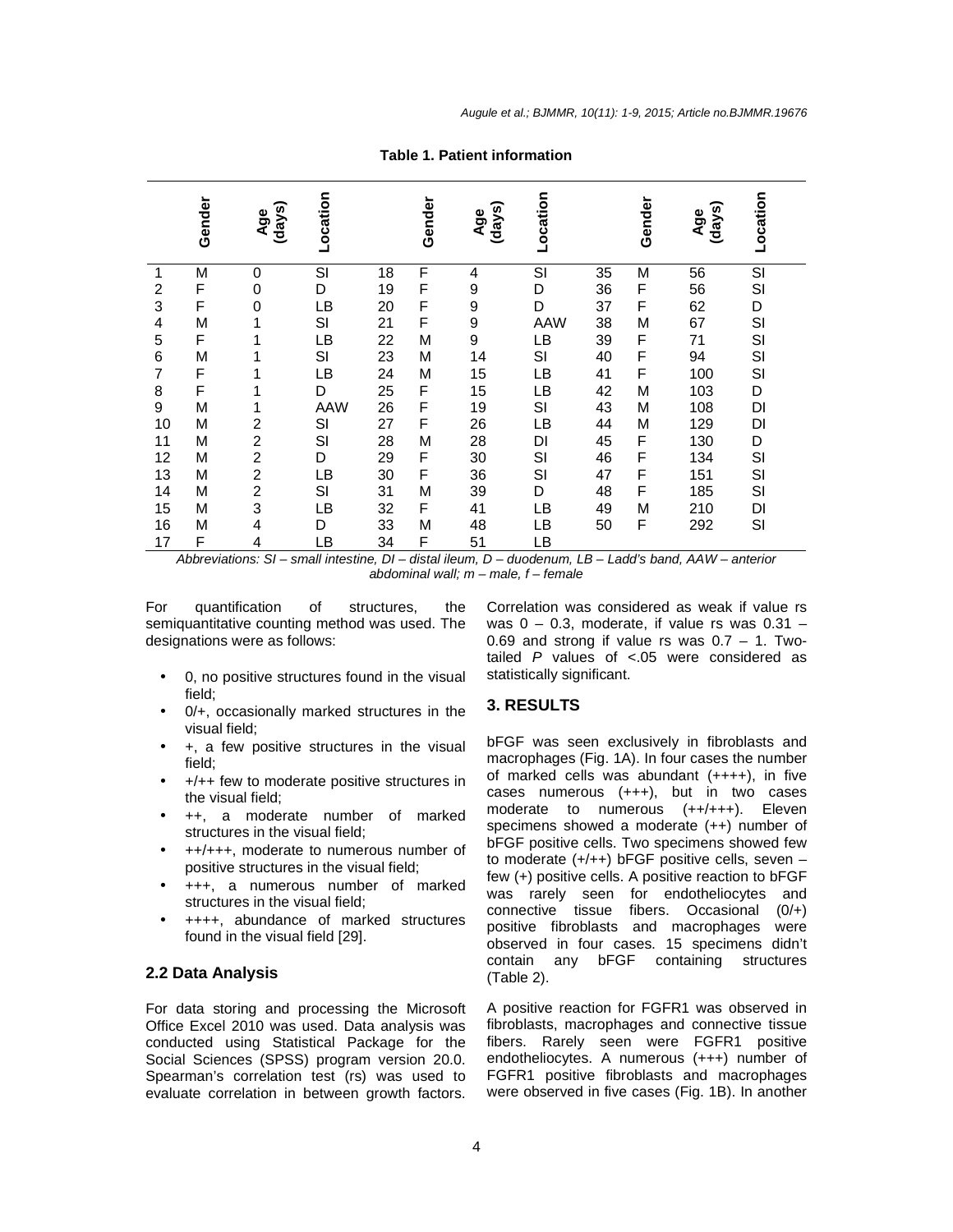eight cases a moderate to numerous  $(++/+++)$ number of positive structures was marked. FGFR1 positive structures were mostly seen in moderate (++) and few to moderate (+/++)<br>appearance. Few (+) fibroblasts and appearance. Few (+) fibroblasts and macrophages contained this factor in nine specimens. Occasional (0/+) positive structures were observed in three cases (Table 2).

A numerous (+++) number of TGF-β positive structures was found in five specimens (Fig. 1C), but a moderate to numerous (++/+++) number was observed in 14 specimens. A moderate (++)

number of TGF-β positive fibers was observed in 20 cases, in another eight cases few (+) numbers of these structures were positive for TGF-β (Table 2).

In two cases the number of CgA containing structures was numerous (+++), in another two cases moderate to numerous  $(++/+++)$ , but in five cases moderate  $(++)$  (Fig. 1D and 1E). Seven specimens showed few to moderate (+/++) and 14 specimens few (+) numbers of CgA positive structures. In 18 specimens no positive structures were observed (Table 2).



#### **Fig. 1. Immunoreactive structures in congenital adhesions**

A Moderate bFGF positive fibroblasts and macrophages in congenital adhesions of the four days old patient (bFGF IMH, x400); B Numerous FGFR1 positive fibroblasts and macrophages in congenital adhesions of the two days old patient (FGFR1 IMH, x400); C Numerous TGF-*β* positive fibroblasts, macrophages and fibers in congenital adhesions of a three months old patient (TGF-*β* IMH, x400) D Moderate CgA positive fibroblasts and macrophages in congenital adhesions of a four days old patient (CgA IMH, x250); E Moderate CgA positive epithelioid cells in congenital adhesions of a two days old patient (CgA IMH, x400)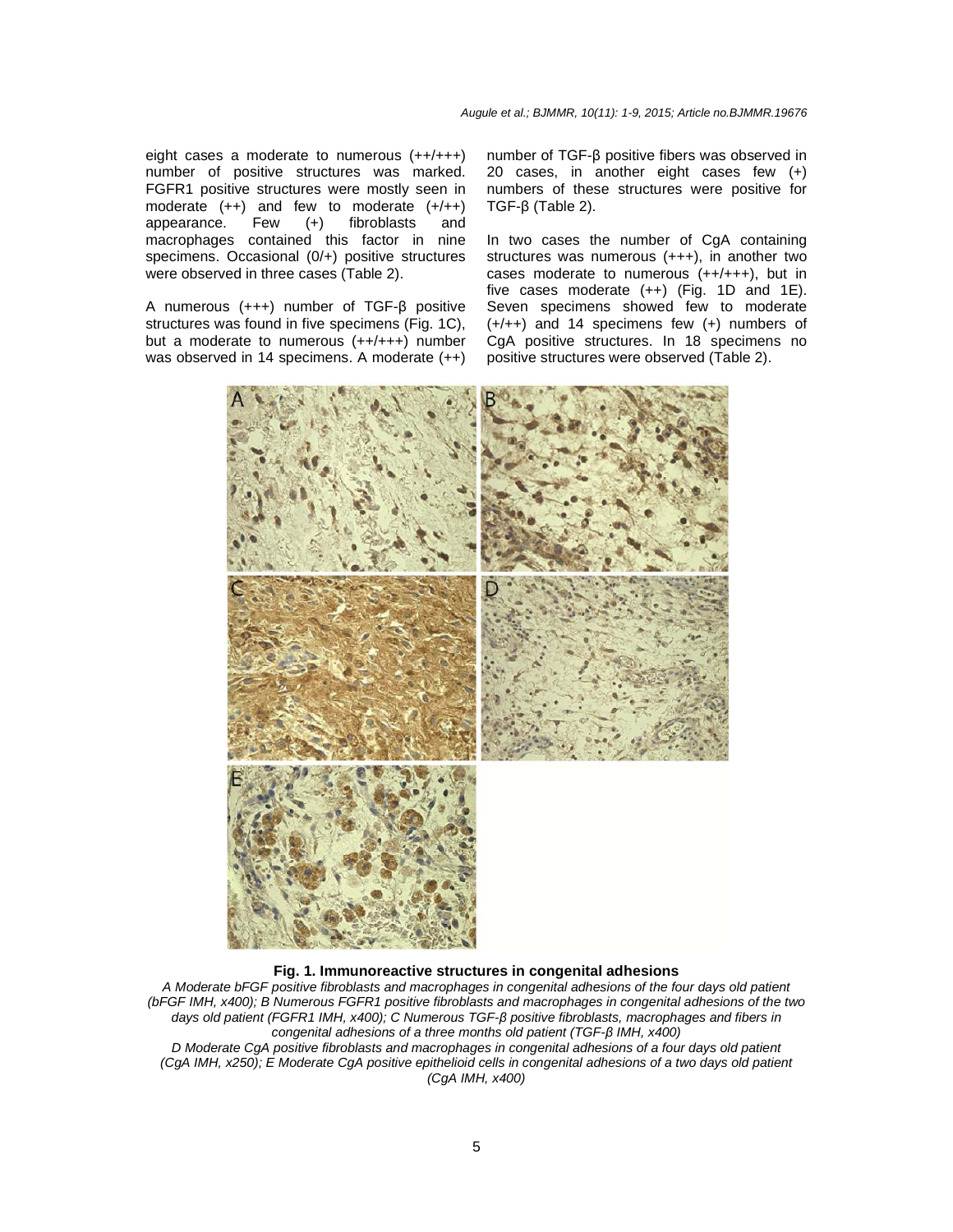|           | bFGF | $FGFR1$ TGF- $\beta$ |    | CqA |
|-----------|------|----------------------|----|-----|
| 0         | 15   |                      |    | 18  |
| $0/+$     |      | 3                    | O  | 2   |
| $\ddot{}$ |      | 9                    | 3  | 14  |
| $+/++$    | 2    | 12                   | 8  | 7   |
| $++$      | 11   | 13                   | 20 | 5   |
| $++/+++$  | 2    | 8                    | 14 | 2   |
| $^{+++}$  | 5    | 5                    | 5  | 2   |
| $^{+++}$  |      |                      |    |     |

#### **Table 2. Semi-quantitative evaluation of immunoreactive structures**

Abbreviations: bFGF – basic fibroblast growth factor, FGFR1 – fibroblast growth factor receptor 1, TGF-*β* – transforming growth factor *β*, CgA – chromogranin A, 0  $-$  no positive structures,  $0/4$  – occasionally positive structures,  $+ - a$  few positive structures,  $+/++ -$  few to moderate positive structures,  $++ - a$  moderate positive structures,  $++/+++$  – moderate to numerous positive structures, +++ – a numerous positive structures, ++++ - abundant positive structures.

Using the Spearman's correlation test positive correlations were observed between the immunoreactive structures for bFGF and FGFR1  $(rs = .500; P < .001)$  and immunoreactive structures for bFGF and  $CgA$  (rs = .311; P = .03).

## **4. DISCUSSION**

TGF- β is the most studied cytokine in the pathophysiology of adhesion development, and has been suggested as principal profibrotic mediator of this process [30]. TGF-β is a key regulator of extracellular matrix assembly and remodeling [30,31]. The action of TGF-β following inflammatory responses is characterized by increased production of extracellular matrix components, as well as mesenchymal cell proliferation, migration, and accumulation [32]. TGF-β causes matrix deposition in mesenchymal cell in culture by promoting expression of extracellular matrix genes. These suppress the activity of genes such as matrix metalloproteinases, which degrade extracellular matrix [33,30]. In our study TGF-β was seen in moderate to numerous numbers in almost all analyzed specimens. This is in agreement with previous studies of TGF- β in adhesions. The overexpression of TGF- β has been linked to tissue fibrosis at various sites throughout the body including peritoneal adhesion formation [34]. Elevated TGF-β expression in affected organs, and subsequent deregulation of TGF-β functions, correlates with an abnormal connective tissue deposition [30]. It

has been reported, that suppression of the actions of TGF- β reduced adhesion formation [35] and anti-TGF-β agents were effective against postoperative inflammation and fibrosis [36].

The pathogenesis of congenital intra-abdominal adhesions could possibly be related to bFGF/FGFR1 signaling modification, which in turn could be responsible for inflammation and changes in vascularization and tissue development, as well as growth and remodeling processes. In one third of the analyzed specimens numbers of bFGF positive structures were low or no positive structures were detected. There are publications describing a possible loss of bFGF from the cell cytoplasm through plasma membrane disruptions caused by physiologically generated mechanical force [37]. In contrast to that, almost in a half of the analyzed specimens bFGF positive structures were observed at least in moderate counts and more. Studies show that elevated levels of bFGF are implicated in the pathogenesis of several diseases characterized by a disregulated angiogenic/inflammatory response. bFGF induces the expression of a inflammation-related genes in endothelial cells, including pro-inflammatory cytokines/chemokines and their receptors, endothelial cell adhesion molecules, and components of the prostaglandin pathway [38].

To our knowledge no studies have looked at the presence of FGFR1 in adhesions. We found moderate to numerous FGFR1 containing cells in intra-abdominal adhesions. Elevated expression of FGFR1 is believed to disrupt the interplay between mesenchymal and epithelial cells [39]. FGF/FGFR signaling plays important functions in the mesoderm [17]. In our study a significant correlation between bFGF and FGFR1 was detected.

It is also possible that the neuroendocrine system is involved in the pathogenesis of congenital adhesions. Positive structures for CgA were seen in few to moderate numbers in the analyzed specimens. CgA is concentrated and stored within granules and rapidly released by neuroendocrine cells and neurons after an appropriate stimulus, this protein could be important for the local control of cell adhesion by stimulated cells [40]. CgA, locally administered to injured mice, can accelerate keratinocyte proliferation and wound healing, regulate keratinocyte adhesion and migration [41].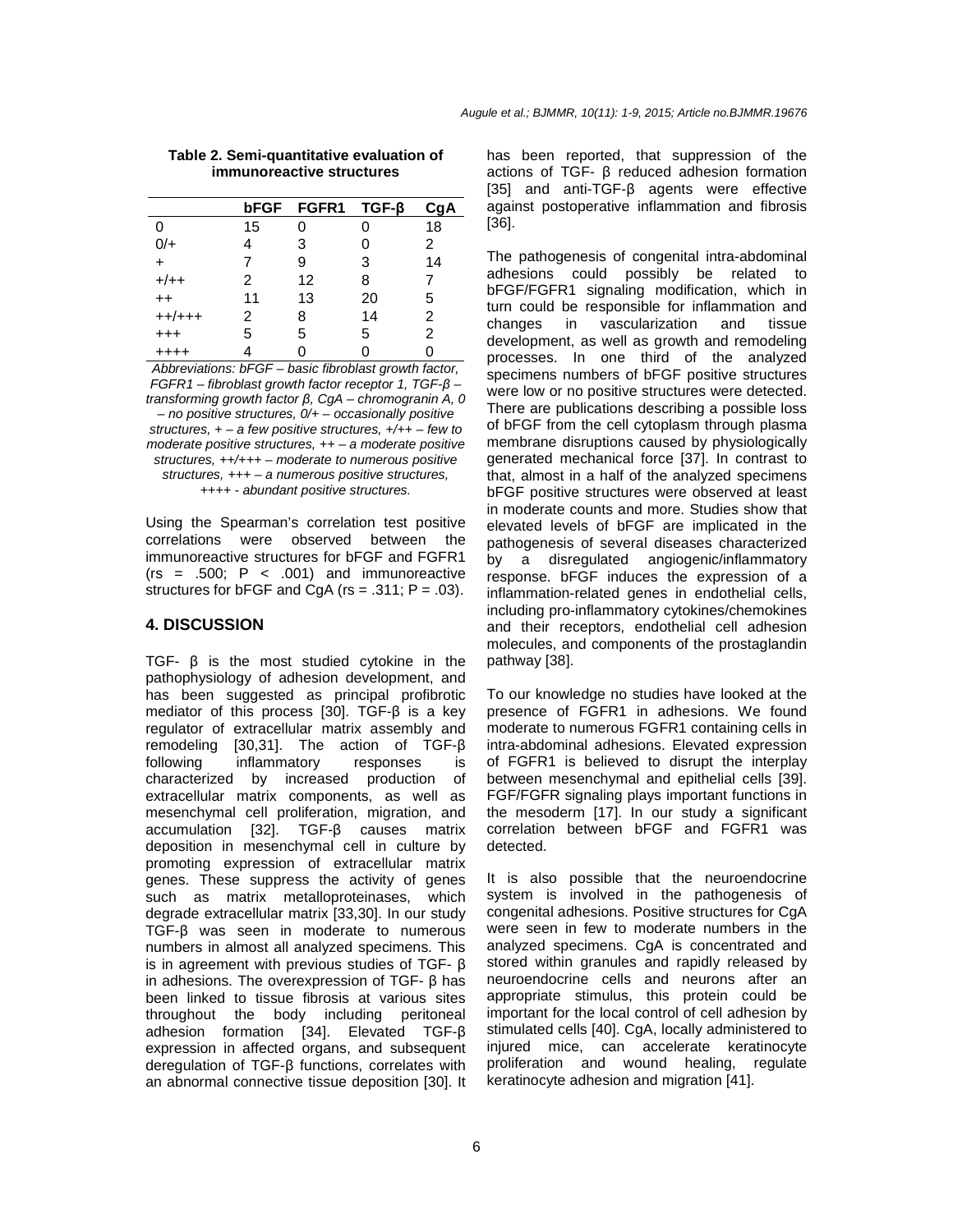## **5. CONCLUSIONS**

Connection between the less distinct bFGF and more prominent FGFR1 proves the compensatory stimulation of receptors as a response on the lack of the same factor in case of adhesion disease.

Persisting appearance of TGF-β positive structures in congenital adhesions indicates the continuing growth/regeneration potential of loose connective tissue.

Positive CgA structures indicate the involvement of the neuroendocrine system in case of adhesion disease.

## **CONSENT**

It is not applicable.

## **ETHICAL APPROVAL**

All authors hereby declare that all experiments have been examined and approved by the appropriate ethics committee and have therefore been performed in accordance with the ethical standards laid down in the 1964 Declaration of Helsinki.

The study was approved by the Ethical Committee at Rīga Stradiņš University, permit issued on May 10, 2007.

## **COMPETING INTERESTS**

Authors have declared that no competing interests exist.

## **REFERENCES**

- 1. Juang D, Snyder Cl. Neonatal bowel obstruction. Surg Clin North Am. 2012;92(3):685-711.
- 2. Coccolini F, Ansaloni L, Manfredi R, Campanati L, Poiasina E, Beroli P, et al. Peritoneal adhesion index (pai): Proposal of a score for the "ignored iceberg" of medicine and surgery. World Journal of Emergency Surgery. 2013;8:6.
- 3. Atta MH. Prevention of peritoneal adhesions: A promising role for gene therapy. World J Gastroenterol. 2011; 17(46):5049-58.
- 4. Brüggmann D, Tchartchian G, Wallwiener M, Münstedt K, Tinneberg Hr, Hackethal A.

Intra-abdominal adhesions definition, origin, significance in surgical practice, and treatment options. Dtsch Arztebl Int. 2010; 107(44):769-75.

- 5. Tae-jung S, Ji-woong CH. Small bowel obstruction caused by an anomalous congenital band in an infant. Korean J Pediatr. 2008;51:219-221.
- 6. Sozen S, Emir S, Yazar FM, Altinsoy HK, Topuz O, Vurdem UE, et al. Small bowel obstruction due to anomalous congenital peritoneal bands - case series in adults. Bratisl lek listy. 2012;113(3):186-9.
- 7. Aslanabadi S, Ghalehgolab-behbahan A, Jamshidi M, Veisi P, Zarrintan S. Intestinal malrotations: A review and report of thirty cases. Folia morphol (warsz). 2007; 66(4):277-82.
- 8. Javors RB, Mori H, Meyers AM, Wachsberg HR. Clinical embryology of the abdomen: Normal and pathologic anatomy. In: meyers am, editors. Dynamic radiology of the abdomen: Normal and pathologic anatomy. 5th ed. New york: Springer; 2005.
- 9. Martin V, Shaw-Smith CH. Review of genetic factors in intestinal malrotation. Pediatr Surg Int. 2010;26(8):769-81.
- 10. Kashpur O, Lapointe D, Ambady S, Ryder EF, Dominko T. Fgf2-induced effects on transcriptome associated with regeneration competence in adult human fibroblasts. Bmc Genomics. 2013;14:656.
- 11. Lee M, Wu BM, Stelzner M, Reichardt HM, Dunn JCYL. Intestinal smooth muscle cell maintenance by basic fibroblast growth factor. Tissue Eng Part A. 2008; 14(8):1395-402.
- 12. Zheng l, Wang Q, Wei KH. The influence of basic fibroblast growth factor on the adhesion characteristics of osteoblasts in rabbit. Zhongguo Xiu Fu Chong Jian Wai Ke Za Zhi. 2000;14(5):305-7.
- 13. Zittermann S, Issekutz AC. Basic fibroblast growth factor (bfgf, fgf-2) potentiates leukocyte recruitment to inflammation by enhancing endothelial adhesion molecule expression. Am J Pathol. 2006;168(3):835- 46.
- 14. Gerwins P, Sköldenberg E, Claessonwelsh L. Function of fibroblast growth factors and vascular endothelial growth factors and their receptors in angiogenesis. Crit rev Oncol Hematol. 2000;34:185-94.
- 15. Mohammadi M, Olsen SK, Ibrahimi OA. Structural basis for fibroblast growth factor.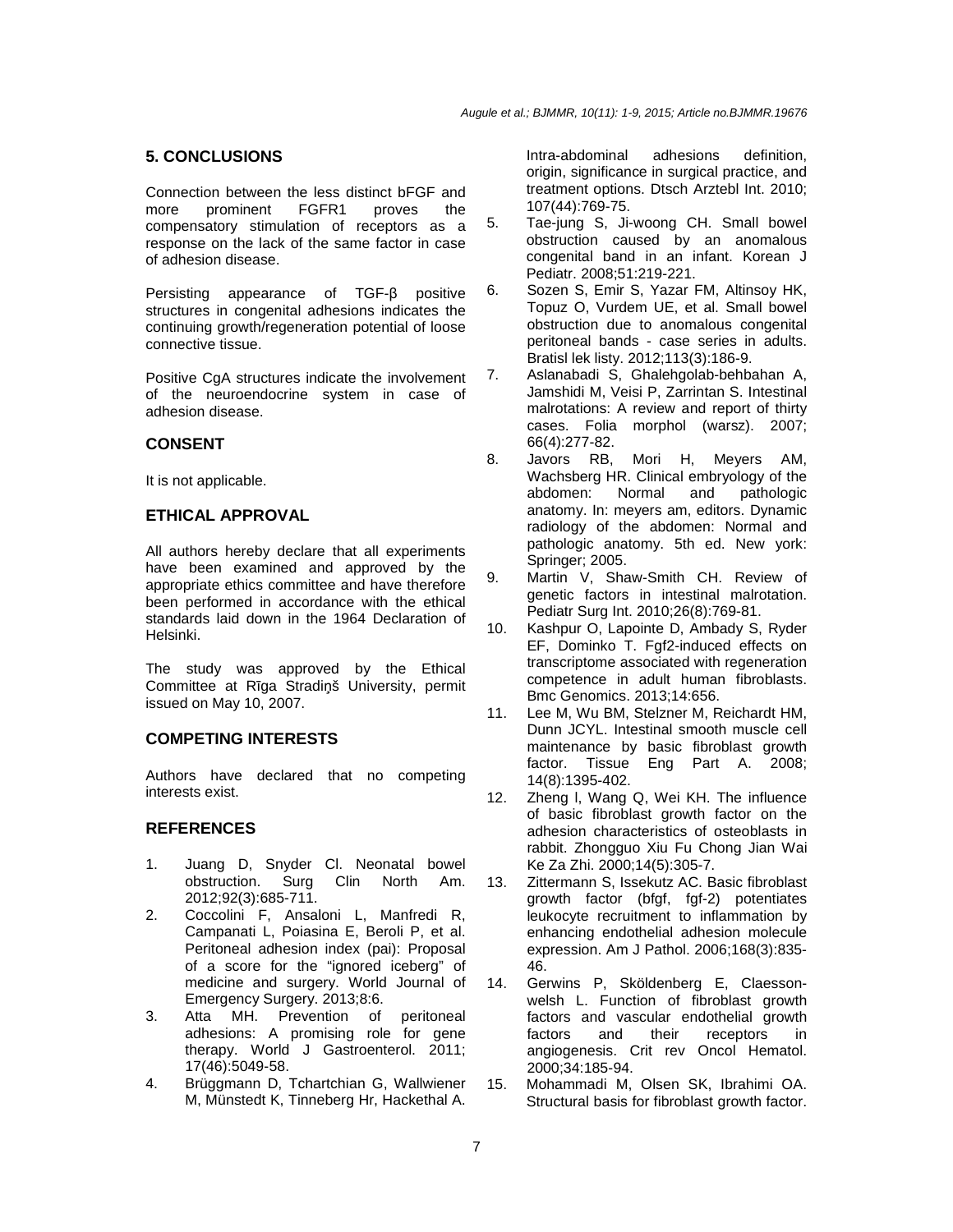Cytokine Growth Factor Rev. 2005; 16(2):107-37.

- 16. Woodbury ME, Ikezu T. Fibroblast growth factor-2 signaling in neurogenesis and neurodegeneration. J Neuroimmune Pharmacol. 2014;9(2):92-101.
- 17. Dell'era P, Ronca R, Coco L, Nicoli S, Metra M, Presta M. Fibroblast growth factor receptor-1 is essential for in vitro cardiomyocyte development. Circulation. 2003;93:414-20.
- 18. Yan D, Chen D, Cool SM, Wijnen AJ, Mikecz K, Murphy G, et al. Fibroblast growth factor receptor 1 is principally responsible for fibroblast growth factor 2 induced catabolic activities in human articular chondrocytes. Arthritis Res Ther. 2011;13(4):r130.
- 19. Holmdahl l, Kotseos K, Bergström M, Falk P, Ivarsson Ml, Chegini N. Overproduction of transforming growth factor-beta1 (tgfbeta1) is associated with adhesion formation and peritoneal fibrinolytic impairment. Surgery. 2001;129(5):626-32.
- 20. Saed GM, Kruger M, Diamond MP. Expression of transforming growth factorbeta and extracellular matrix by human peritoneal mesothelial cells and by fibroblasts from normal peritoneum and adhesions: Effect of tisseel. Wound Repair Regen. 2004;12(5):557-64.
- 21. Blobe CG, Schiemann PW, Lodish FH. Role of transforming growth factor β in human disease. N Engl J Med. 2000;342:1350-58.
- 22. Holmdahl L, Kotseos K, Bergström M, Falk P, Ivarsson Ml, Chegini N. Overproduction of transforming growth factor-beta1 (tgfbeta1) is associated with adhesion formation and peritoneal fibrinolytic impairment. Surgery. 2001;129(5):626-32.
- 23. Saed GM, Kruger M, Diamond MP. Expression of transforming growth factorbeta and extracellular matrix by human peritoneal mesothelial cells and by fibroblasts from normal peritoneum and adhesions: Effect of tisseel. Wound Repair Regen. 2004;12(5):557-64.
- 24. Corti A. Chromogranin a and the tumor microenvironment. Cell Mol Neurobiol. 2010;30(8):1163-70.
- 25. Louthan O. Chromogranin a in physiology and oncology. Folia Biol (praha). 2011;b57(5):173-81.
- 26. D'amico AM, Ghinassi B, Izzicupo P, Manzoli L, Baldassarre AD. Biological function and clinical relevance of

chromogranin a and derived peptides. Endocrine Connections. 2014;3:45-54.

- 27. Corti A, Ferrero E. Chromogranin a and the endothelial barrier function. Curr Med Chem. 2012;19(24):4051-8.
- 28. Hsu Sm, Raine L, Fanger H. The use of antividin antibody and avidin-biotin peroxidase complex in immunoperoxidase technics. Am J Clin Pathol. 1981; 75(6):816-21.
- 29. Pilmane M, Ozoliņa L, Ābola Z, Pētersons A, Popkovs V, Dabužinskienė A, et al. Growth factors, their receptors, neuropeptide-containing innervation, and matrix metalloproteinases in the proximal and distal ends of the esophagus in children with esophageal atresia. Medicina (Kaunas). 2011;47(8):453-60.
- 30. Verrecchia F, Mauviel A. Transforming growth factor-beta and fibrosis. World J Gastroenterol. 2007;13(22):3056-62.
- 31. Maciver AH, Mccall M, Shapiro J. Intraabdominal adhesions: Cellular mechanisms and strategies for prevention. International Journal Of Surgery. 2011; 9:589-94.
- 32. Pohlers D, Brenmoehl J, Löffler I, Müller CK, Leipner C, Schultze-Mosgau S, et al. Tgf-β and fibrosis in different organs molecular pathway imprints. Biochim Biophys Acta. 2009;1792(8):746-56.
- 33. Leask A, Abraham JD. Tgf-β signaling and the fibrotic response. Faseb j. 2004; 18(7):816-27.
- 34. Ghellai Am, Stucchi AF, Chegini N, Ma CH, Andry CD, Kaseta JM, Burns JW, et al. Role of transforming growth factor beta-1 in peritonitis-induced adhesions. J Gastrointest Surg. 2000;4:316-23.
- 35. Fukui N, Rashiro T, Hiraoka H, Oda H, Nakamura K. Adhesion formation can be reduced by the suppression of transforming growth factor-β1 activity. Journal of Orthopaedic Research. 2000; 18(2):212-9.
- 36. Yanagita M. Inhibitors/antagonists of tgf-β system in kidney fibrosis. Nephrol Dial Transplant. 2012;27(10):3686-91.
- 37. Clarke FSM, Khakee R, Mcneil LP. Loss of cytoplasmic basic fibroblast growth factor from physiologically wounded myofibers of normal and dystrophic muscle. Journal of Cell Science. 1993;106:121-33.
- 38. Presta M, Andrés G, Leali D, Dell'era P, Ronca R. Inflammatory cells and chemokines sustain fgf2-induced